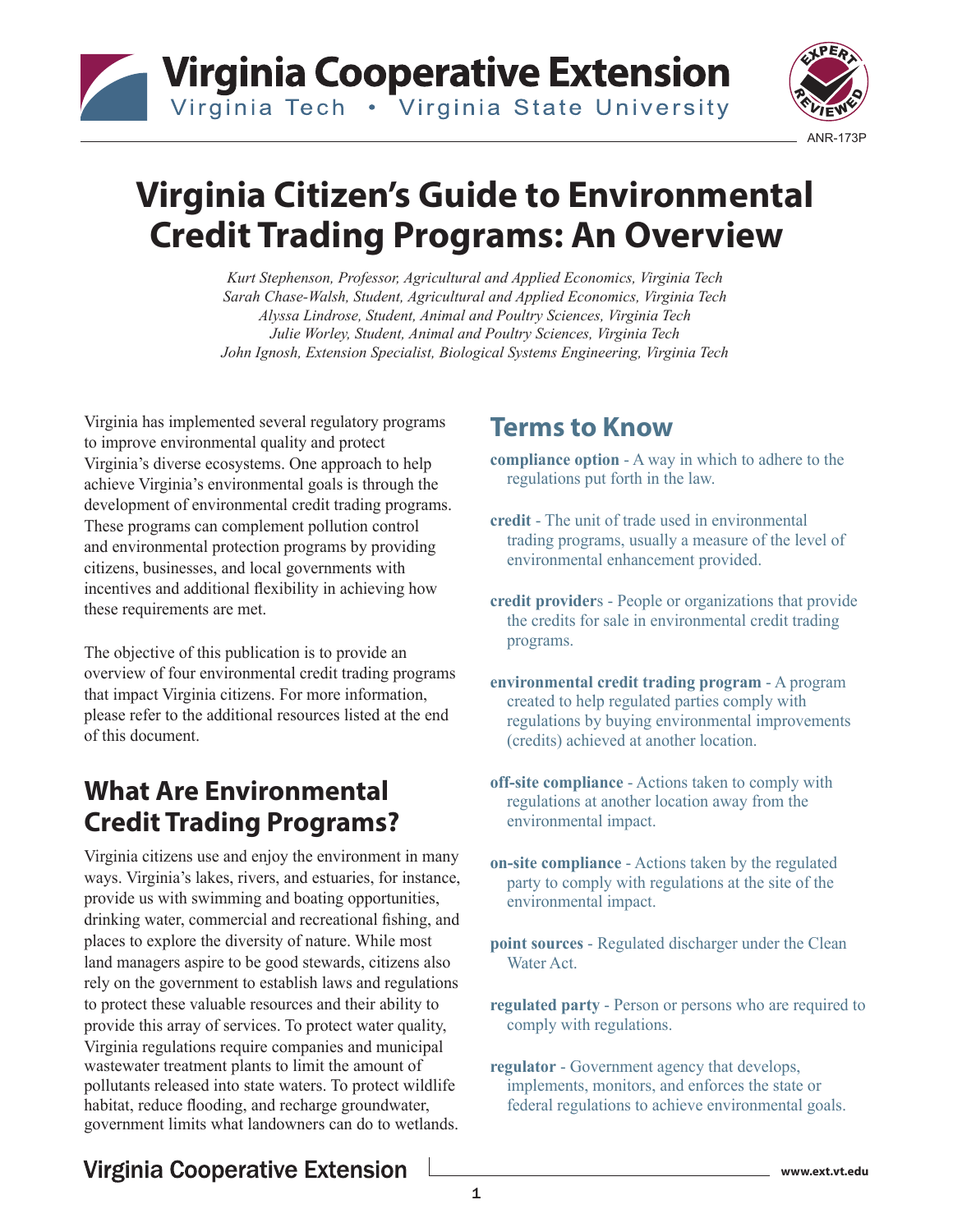Yet the effects of regulations that limit environmental impact are often not free. Installing pollution control equipment or restricting property can impose costs on the people required to comply with the regulation (called "regulated parties").

Governments create environmental credit trading programs to provide regulated parties with additional ways to comply with requirements that can potentially reduce their costs. Environmental credit trading programs allow regulated parties to meet some of their requirements by purchasing improvements in environmental quality, quantified as "credits," from a third party (see fig. 1). A credit is a specific, quantified level of environmental improvement. A credit might be a specific reduction in the amount of pollutant discharged (pounds per year) or an increase in acres of wetland habitat. Generally, the government establishes procedures for how credits should be quantified. Thus, regulated parties have choices about whether they will meet regulatory requirements themselves (on-site compliance) or get help from someone else at another location through buying credits (off-site compliance).



Figure 1. Relationship between regulated parties and credit providers.

In concept, environmental credit trading programs can lower costs without compromising environmental quality. The regulated party can reduce its costs if it is less expensive to buy credits from a third party than it is to achieve the same result itself. For example, if a wastewater plant finds it costs \$100 per pound to reduce a pollutant with its existing equipment, but it would cost \$60 per pound for a newer plant at another eligible location to make the same reduction, the wastewater operator can buy reductions from the newer plant and save up to \$40 per pound without increasing overall pollutants. Such a system would also financially reward people (e.g., credit seller) for making investments in effective, low-costs ways to improve the environment. This description might make it clear that the environmental credit trading alone does not improve the environment; nor is credit trading a "free market" devoid of government involvement. Environmental goals and regulatory requirements tend to be set by elected officials and public agencies.

Credit trading provides for a way to make environmental protection more affordable to people facing mandatory requirements. Credit trading programs also provide another way to maintain and protect environmental quality in the face of population and economic growth and change because new impacts might be required to be offset by equivalent improvements elsewhere.

In practice, environmental credit trading can take on a variety of forms. Trading programs must find ways to quantify environmental services from different parties in different locations. Trading programs must address potential problems that might arise when trading moves impacts and improvements around the landscape. Many regulatory programs also prefer that regulated parties minimize adverse impacts themselves before being allowed to trade. As the following summary highlights, Virginia's environmental credit trading programs reflect this diversity.

### **Environmental Credit Trading Programs Impacting Virginia**

Virginia operates at least four major environmental credit trading programs (table 1). Virginia's credit trading programs provide wetland, stream habitat, and water quality improvements to assist land developers, industrial and municipal wastewater treatment plants, and municipal governments to achieve Virginia's environmental goals. Virginians can participate in these programs as either buyers (the regulated party) or as credit sellers. In some instances, Virginia citizens can also participate in national and/ or regional credit programs. Links in the Additional Resources section at the end of this document provide current information on trading program activities.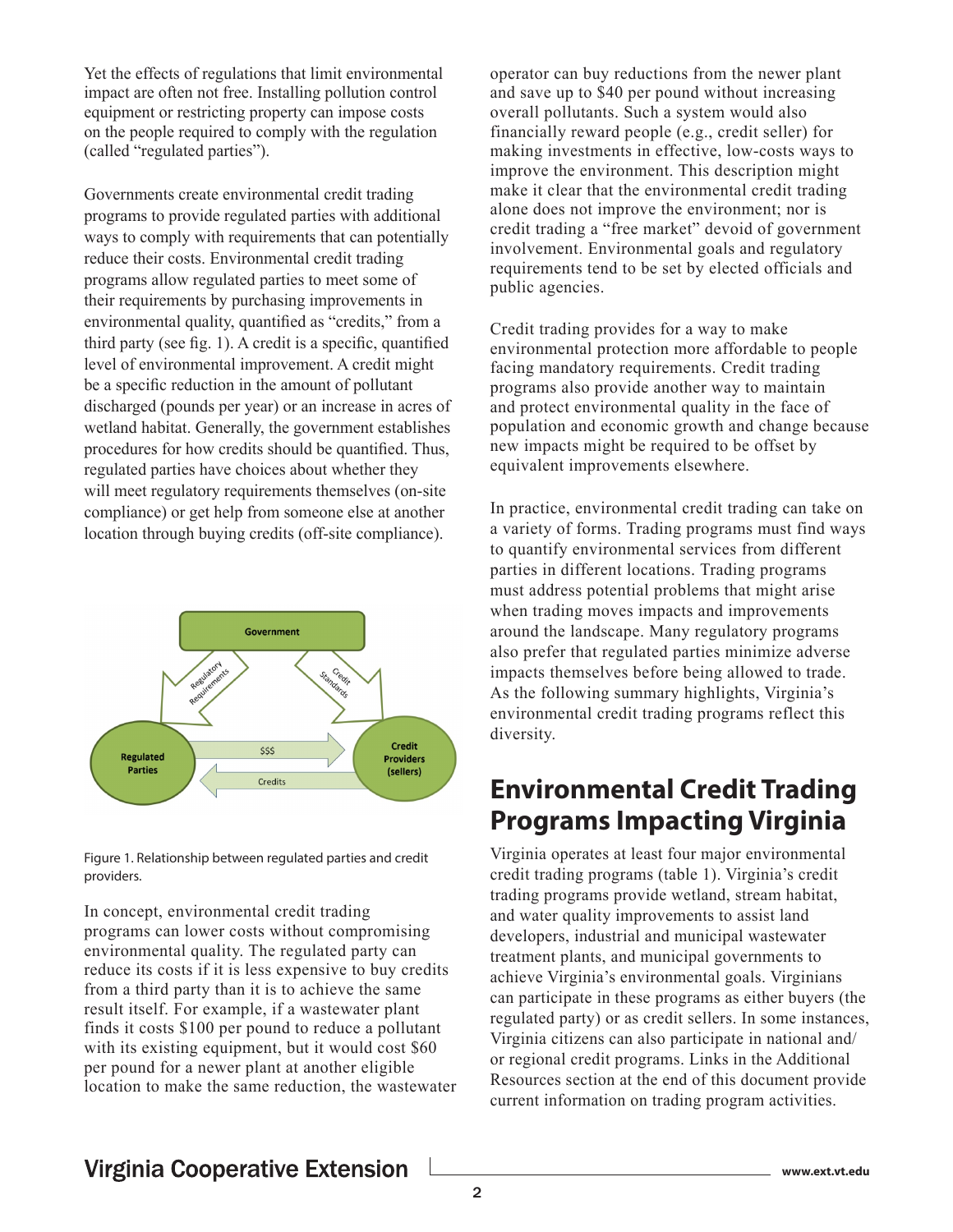**Table 1. A general description of four environmental trading programs in Virginia.**

| Regulatory<br>program                                                             | Regulated<br>party                                                                                   | <b>Regulatory</b><br>requirement                                                                                                         | <b>On-site options and</b><br><b>requirements</b>                                                                                     | <b>Credits</b>                                                                                                                                                                                                                    |
|-----------------------------------------------------------------------------------|------------------------------------------------------------------------------------------------------|------------------------------------------------------------------------------------------------------------------------------------------|---------------------------------------------------------------------------------------------------------------------------------------|-----------------------------------------------------------------------------------------------------------------------------------------------------------------------------------------------------------------------------------|
| Wetland<br>and stream<br>permits                                                  | Developer                                                                                            | No net loss of wet-<br>land/stream function                                                                                              | Avoid and minimize<br>wetlands/ stream losses                                                                                         | Wetland mitigation from third<br>parties that enhance, restore,<br>create, or preserve wetlands (or<br>streams)                                                                                                                   |
| Virginia<br>Stormwa-<br>ter Man-<br>agement<br>Program                            | Developer                                                                                            | Control runoff vol-<br>ume and quantity of<br>phosphorus runoff<br>from a development                                                    | Must limit amount of<br>water running off-site.<br>Implement some phos-<br>phorus controls (small<br>developments have<br>exceptions) | May buy permanent phospho-<br>rus credits                                                                                                                                                                                         |
| Chesapeake<br><b>Bay Point</b><br>Source<br><b>Nutrient</b><br>Trading<br>Program | Municipal<br>and industrial<br>wastewater<br>treatment<br>plants in Ches-<br>apeake Bay<br>watershed | <b>Existing sources</b><br>assigned amount of<br>nitrogen and phos-<br>phorus that can be<br>discharged (called<br>wasteload allocation) | New sources must meet<br>stringent concentration<br>limits on-site                                                                    | Existing sources may buy point<br>source credits to meet waste-<br>load allocation; new sources<br>must offset all loads and may<br>buy credits from point sources<br>or nonpoint sources if no point<br>source credits available |
| Municipal<br>separate<br>storm sewer<br>systems<br>(MS4)                          | Municipal<br>government in<br>Chesapeake<br>Bay watershed                                            | Limits on the total<br>amount of nitrogen,<br>phosphorus, and<br>sediment that can be<br>discharged                                      | Implement stormwater<br>control practices, tree<br>plantings, and stream<br>restoration projects<br>within MS4 community              | Buy credits from sources out-<br>side MS4; credits can be from<br>ag best management practices,<br>land conversion, nutrient<br>assimilation                                                                                      |

#### **Wetland and Stream Credit Programs**

*Regulated parties: Land developers (commercial/ residential developers, Virginia Department of Transportation), port or river dredging authorities*

Wetlands provide a range of services to surrounding landowners and the broader community, including flood protection, water purification, groundwater recharge, and wildlife habitat. To prevent losses of wetland and stream services, federal and state governments require that land developers obtain permits before disturbing a wetland or stream for development (e.g., discharge of fill material into wetland or stream). The goal of the permit program is to achieve no net loss in wetland and stream services from development at the national level.

Regulated parties must meet two requirements. First, parties must demonstrate that no practicable, less-damaging alternative exists to the proposed development. Second, for stream and wetland impacts that cannot be avoided, the regulated parties must undertake actions to minimize the impact. After these conditions are met, regulated parties must replace or compensate for any unavoidable wetland or stream impacts. Developers can purchase wetland

credits to mitigate the remaining impacts from the development activity.

Wetland credit providers produce credits by creating, restoring, enhancing, or preserving wetlands. Government regulatory agencies provide procedures for estimating how much a wetland or stream has been improved. A wetland improvement project is sometimes called a "wetland bank" because wetland improvements are credited to an account and drawn down — "debited" — when credits are sold. These off-site mitigation banks have environmental advantages over small, onsite mitigation because banks tend to be large in area, generally providing better wildlife habitat. Wetland credits are typically denominated in acres of a particular type, and stream credits are quantified in linear feet of restored stream. Once the wetland is created, the wetland credit provider must ensure that the wetland remains protected from future development forever.

Virginia citizens can participate in a wetland/stream credit market in a number of ways. First, land developers have options to buy credits to lower the development costs and reduce the time to obtain a permit. Virginia landowners can participate in this environmental credit trading program by allowing the restoration or creation of wetlands or stream restoration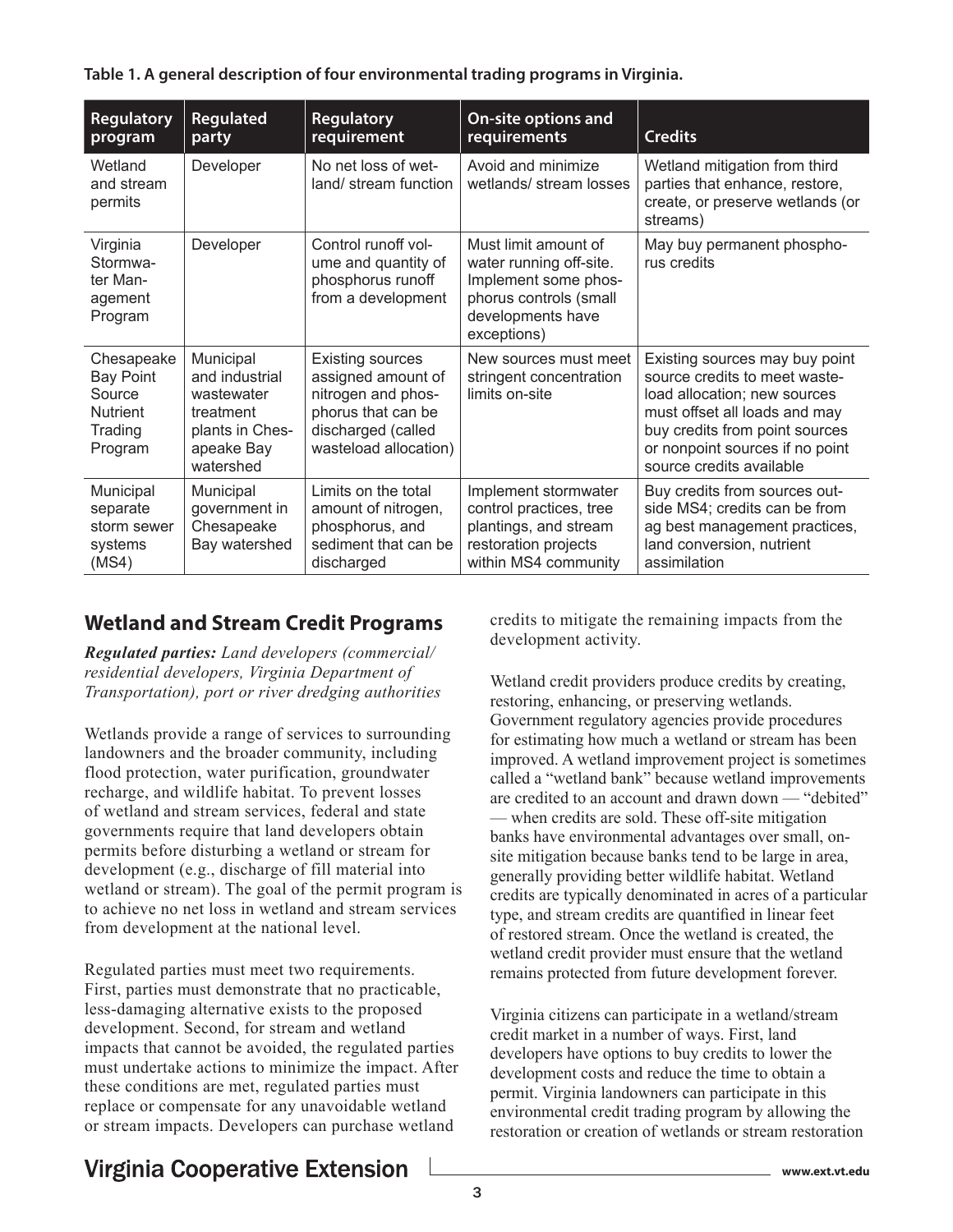projects on their land. In such cases, landowners will typically work with wetland mitigation experts who have the technical knowledge of how to do mitigation and experience in navigating the process of getting credits approved by regulatory agencies. Wetland credits create an opportunity for landowners to benefit from land that may be less profitable in other uses. To ensure that the wetlands will continue to provide mitigation into the future, a permanent conservation easement or similar form of permanent legal protection affecting future usage and development is required for the wetland mitigation site. Landowners can also receive some tax benefit from placing lands under perpetual easement.

#### **Phosphorus Credits Under the Virginia Stormwater Management Program**

#### *Regulated parties: Urban land developers*

The commonwealth regulates the quality and quantity of stormwater runoff from urban land development activities under the Virginia Stormwater Management Program (VSMP). The creation of impervious surfaces (e.g., roads, sidewalks, rooftops) increases the quantity of runoff during storms (i.e., stormwater). The additional stormwater runoff can contribute to localized flooding and degraded stream habitat. Stormwater runoff can also increase the amount of pollutants that reach Virginia's streams, lakes, and estuaries.

Under a VSMP permit, urban land developers are required to implement a site-specific stormwater pollution prevention plan. This plan details how to reduce both the amount of runoff and the amount of pollutants (particularly phosphorus) discharged from the development after construction. All developers must implement runoff control practices to prevent localized impacts, such as flooding. Since phosphorus is transported throughout a watershed, dischargers can meet some (up to 25 percent) of their water quality requirements through off-site compliance, including the purchase of phosphorus credits from third-party credit providers. Small developments (generally defined to be less than 5 acres of disturbed land) can buy phosphorus credits to meet all of their water quality requirements. Developers can purchase permanent phosphorus credits from a number of credit providers across the state.

To satisfy VSMP regulatory requirements, phosphorus credit providers must provide long-term reductions in phosphorus load. To date, phosphorus credit providers typically generate permanent phosphorus reductions by converting land to less nutrient-intensive uses.

As with wetland credits, Virginia citizens can benefit from the stormwater phosphorus credit trading (VSMP) either as buyers of phosphorus compliance credits (developer) or by helping create and then sell phosphorus credits. Virginia landowners can participate in this environmental credit trading program by permanently converting agricultural land (crop, hay, pasture) to forest or by permanently converting cropland to hay, pasture, or open land. Generating phosphorus credits for the VSMP requires permanent land development restrictions on credit-generating lands. Developers can buy phosphorus credits generated within the same watershed as the development. For example, a developer in the James River watershed can only buy phosphorus credits generated in the James River watershed.<sup>1</sup> The number of phosphorus credits and wetland mitigation credits generated is increasing sharply. A listing of phosphorus credit projects in Virginia can be found at the Virginia Department of Environmental Quality's nutrient trading website <https://ribits.ops.usace.army.mil/ords/f?p=107:2>.

#### **Nutrient Credits for Municipal Separate Storm Sewer Systems**

*Regulated parties: Selected municipal governments in the Chesapeake Bay watershed*

Municipal governments are responsible for managing the urban runoff that occurs during rainstorms. The area that must be managed is called the municipal separate storm sewer system, or simply MS4. All Virginia MS4s must meet certain requirements to manage and treat urban stormwater runoff, and these requirements are spelled out in MS4 permits. In the Chesapeake Bay watershed, those with MS4 permits must also meet additional requirements in order to help achieve specific water quality goals for the bay. Virginia placed limits — to be phased in by 2030 — on the total allowable pounds per year of total nitrogen, phosphorus, and sediment released by urban areas managed by MS4s.

MS4 operators can reduce nutrient and sediment in a number of ways, including implementing stormwater treatment practices, stream restoration, street sweeping, or by purchasing nutrient credits from credit providers

*<sup>1</sup> Regulations specifically require credits be purchased within the same or adjacent eight-digit hydrologic unit code. HUC is simply a way to subdivide a watershed. For instance, the James River watershed is subdivided into 8 eight-digit HUC subwatersheds. For a map, see https://consapps.dcr.virginia. gov/htdocs/maps/HUExplorer.htm.*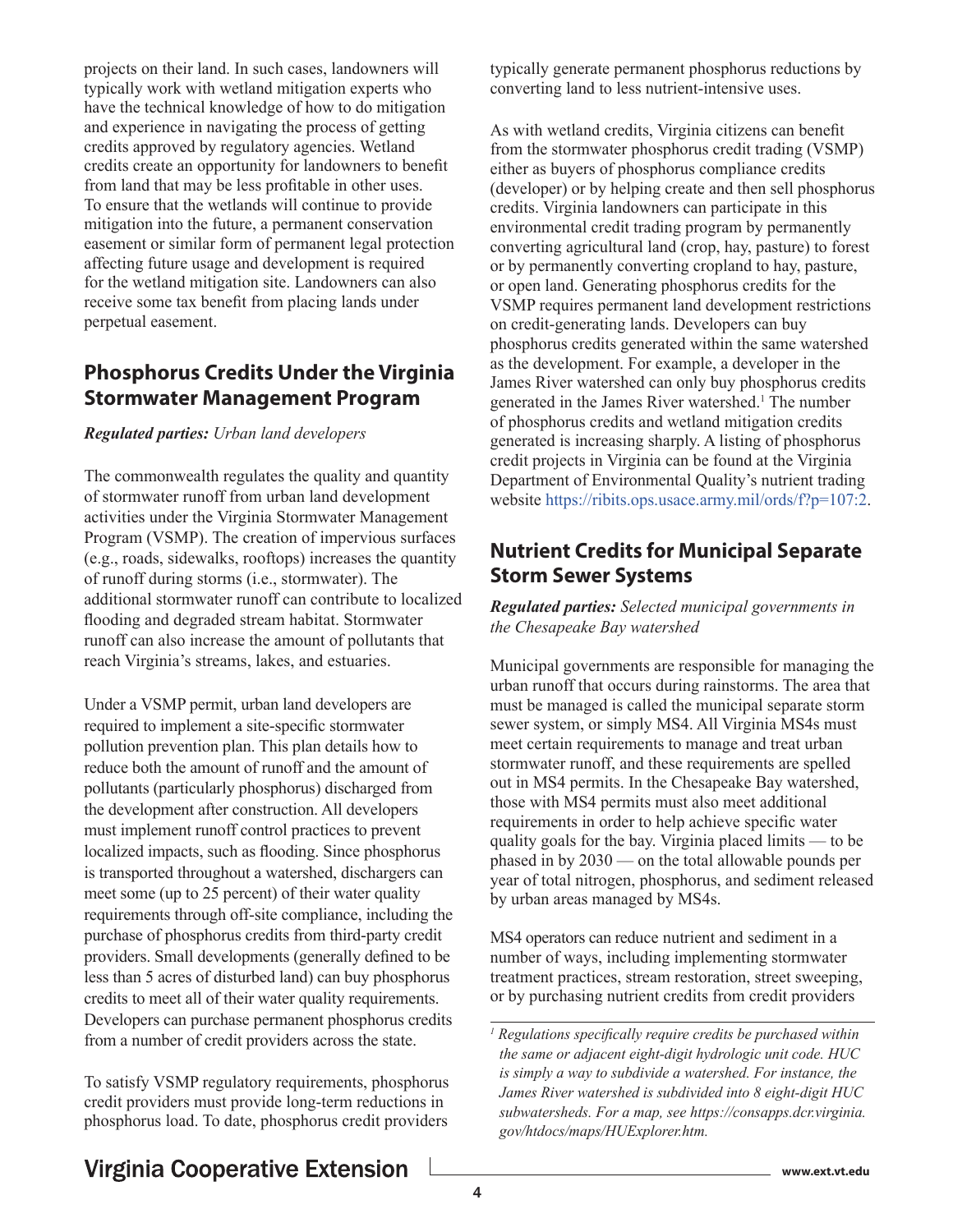from within the same river basin. Municipalities can join together with neighboring municipalities to meet total nutrient and sediment requirements of the group.

The commonwealth allows MS4s to purchase nutrient credits from a variety of sources, including point sources and nonpoint sources. Virginia defines nonpoint source credits broadly; they can include certifying credits from nutrient reductions from "agricultural and urban stormwater best management practices, use or management of manures, managed turf, land use conversion, stream or wetlands projects, shellfish aquaculture, algal harvesting, and other established or innovative methods of nutrient control or removal, as appropriate" (Code of Virginia § 62.1-44.19:20.B.1.b, 2005). Virginia's Department of Environmental Quality recently finalized new rules that describe how possible implementation of best management practices and nutrient-reducing activities can be counted and recognized as "certified" tradable nutrient credits (9 VAC 25-900).

At the time of this writing, MS4s have largely complied by by implementing stream restoration and stormwater controls within their jurisdictions, but some credit trading has occurred. Trading generally has been confined to point source credits and nutrient credits from land conversion.

#### **Point Source Nutrient Trading Program for the Chesapeake Bay**

*Regulated parties: Municipal and industrial point sources in Chesapeake Bay watershed*

In 2005 the Virginia General Assembly passed the Chesapeake Bay Watershed Nutrient Credit Exchange Program (Article 4.02. Chesapeake Bay Watershed Nutrient Credit Exchange Program, Legislative findings and purposes, Code of Virginia § 62.1- 44.19:12). The law and subsequent regulations established a system to limit the total amount of nitrogen and phosphorus that can be discharged to the Chesapeake Bay by industrial and municipal wastewater treatment plants, called point sources. Point sources within Virginia's portion of the Chesapeake Bay watershed must restrict the total amount of nitrogen and phosphorus (in pounds) released into the Chesapeake Bay each year (called a "waste load allocation" or WLA). Virginia does not issue any additional waste load allocations to new point sources.

Many point sources achieve compliance by making technological improvements to their plants (e.g., installing advanced nutrient removal technologies, etc.) that reduce nutrient discharges below their allowable amount (WLA). When this occurs, the point source receives credits for lowering discharge below what is allowed (credits =  $WLA -$  discharge).

The Chesapeake Bay Watershed Nutrient Credit Exchange Program provides a way for point source dischargers that find it technologically or financially difficult to reduce nutrients on-site to comply with the new nutrient WLA discharge limits. For example, some point sources might not be able to upgrade their treatment facilities immediately due to financial considerations. In other cases, some dischargers may be located in areas where land is unavailable to expand and upgrade. Virginia's point source trading program provides these point sources an option to buy credits from other dischargers that have generated credits. Finally, state law addresses population and economic growth by requiring all new point sources to buy credits to offset their discharge, thereby ensuring that overall discharge does not exceed the limits specified for the Chesapeake Bay.

Currently, Virginia point sources buy and sell nutrient credits amongst themselves. Point source facilities that cannot limit discharge below their wasteload allocation can buy credits from other point source facilities that have created surplus reductions. Virginia law also created an association of point source dischargers — the Virginia Nutrient Credit Exchange Association — to help coordinate compliance between member facilities. Since the program's inception, in the aggregate, point sources have been very successful in reducing nutrient discharge well below their overall allowable limit, generating surplus credits every year. The Virginia nutrient point source program has been one of Virginia's most successful efforts in reducing nutrients to the Chesapeake Bay.

The program places priority on trades between point sources; however, point sources are allowed, in certain circumstances, to purchase nutrient credits from nonpoint sources. Thus far, point sources have not purchased credits from nonpoint source projects.